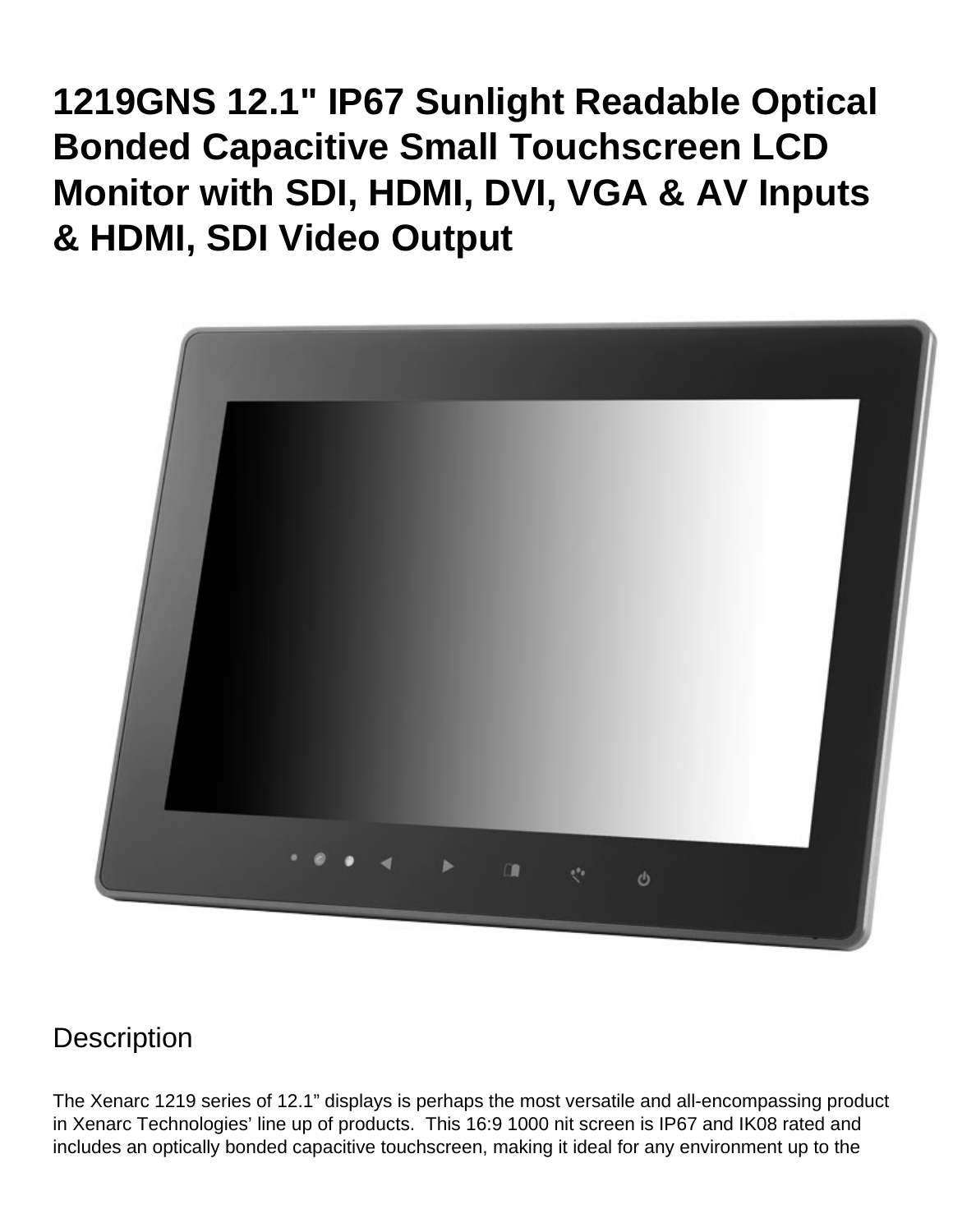toughest and most inhospitable environments. The touch panel is optically bonded to the LCD panel, eliminating the air gap between the two, increasing clarity, contrast, and durability. Further, because the unit is water tight and air tight, ambient humidity will not affect the clarity or viewability because of the optical bonding. The 1219GNS outperforms all automotive grade panels with a wider operating temperature range of -30C  $\sim$  85C (-22F  $\sim$  185F) and uses an IPS panel (In-Plane-Switching), which provides a wider viewing angle, consistent and accurate colors from all viewing angles, clearer images, and stable response times. A high contrast ratio of 1000:1 provides crisper images and vivid colors, even in direct sunlight.

The versatility of the 1219 series extends beyond its usability in many different environments. The 1219GNS can video interface through our proprietary 26 pin cable (HDMI, VGA, AV Inputs) as well as SDI and HDMI direct into the monitor. HDMI output and SDI output allow you to chain up a few 1219 series monitors or output to other HDMI or SDI monitors. With the included waterproof cables, the 1219GNS is IP67 on all sides. The casing of the 1219GNS is designed to be used as a stand-alone monitor as well as a panel mount monitor. VESA standard mounting holes on the back further provide users with numerous mounting options. The IK08 rating makes the 1219GNS vandal resistant and shock resistant.

The 1219GNS was designed for those looking for a rugged, bright, compact display, usable in just about any environment or application. For the version without SDI input, please check out the [1219GNH](https://www.xenarc.com/1219GNH.html).

Why do our products outlast others in extreme conditions? Why do our products have a wider temperature range and a wider voltage input range? It is because our mission is to offer our customers the best products for any situation. By utilizing high grade components, this display is perfect for industrial, in-car computing applications or any other applications where a small, durable, environmentally rugged display is required, including but not limited to:

- [Transportation](https://www.xenarc.com/in-vehicle-display-monitors-fleet-transportation-management.html) - [Marine](https://www.xenarc.com/marine-outdoor-waterproof-display-monitors.html), Air, Heavy Vehicles, Mining, Weigh Stations, Fleet Management, Telematics, In-Car Computing, Public Transit, Cargo
- [System Integration](https://www.xenarc.com/system-integration-industrial-display-monitors.html) Machinery Controls, Factory Automation, Environmental Monitoring, Home Automation, Military, Smart Home
- [Point of Sale](https://www.xenarc.com/pos-touchscreen-display-monitors.html)  Hospitality, [Digital Signage](https://www.xenarc.com/casino-gaming-and-digital-signage-display-monitors.html), Self-Service Kiosks, Outdoor Kiosks and Signage, Casino
- Data Monitoring Cloud, IoT, [Medical](https://www.xenarc.com/medical-grade-touchscreen-display-monitors.html), Logistics, Inventory Management, Oil & Gas/Utilities, Law Enforcement, Broadcasting, Veterinary, First Person View
- [Broadcast & Production](https://www.xenarc.com/1219GNS-12.1-inch-sunlight-readable-IP67-IK08-optically-bonded-capacitive-touchscreen-with-SDI-HDMI-DVI-VGA-AV-Inputs-hdmi-sdi-video-output.html) Broadcast Stations, Mobile Production Vehicles, Field Rugged Deployment for your mobile workforce, Studio Video Production

## **Features**

- IP67 / NEMA6P Rated Water and Dust Resistance (Whole Unit)
- Super Wide Operating Temperature range of -22°F  $\sim$  185°F (-30°C  $\sim$  85°C)
- 1,000NIT Sunlight Readable with Long Life LED Backlight
- Wide Viewing Angle IPS (In-Plane Switching) LCD Panel
- Automatic Backlight Adjustment through Built-in Ambient Light Sensor
- Projected Capacitive Multi-Touch Touchscreen (USB)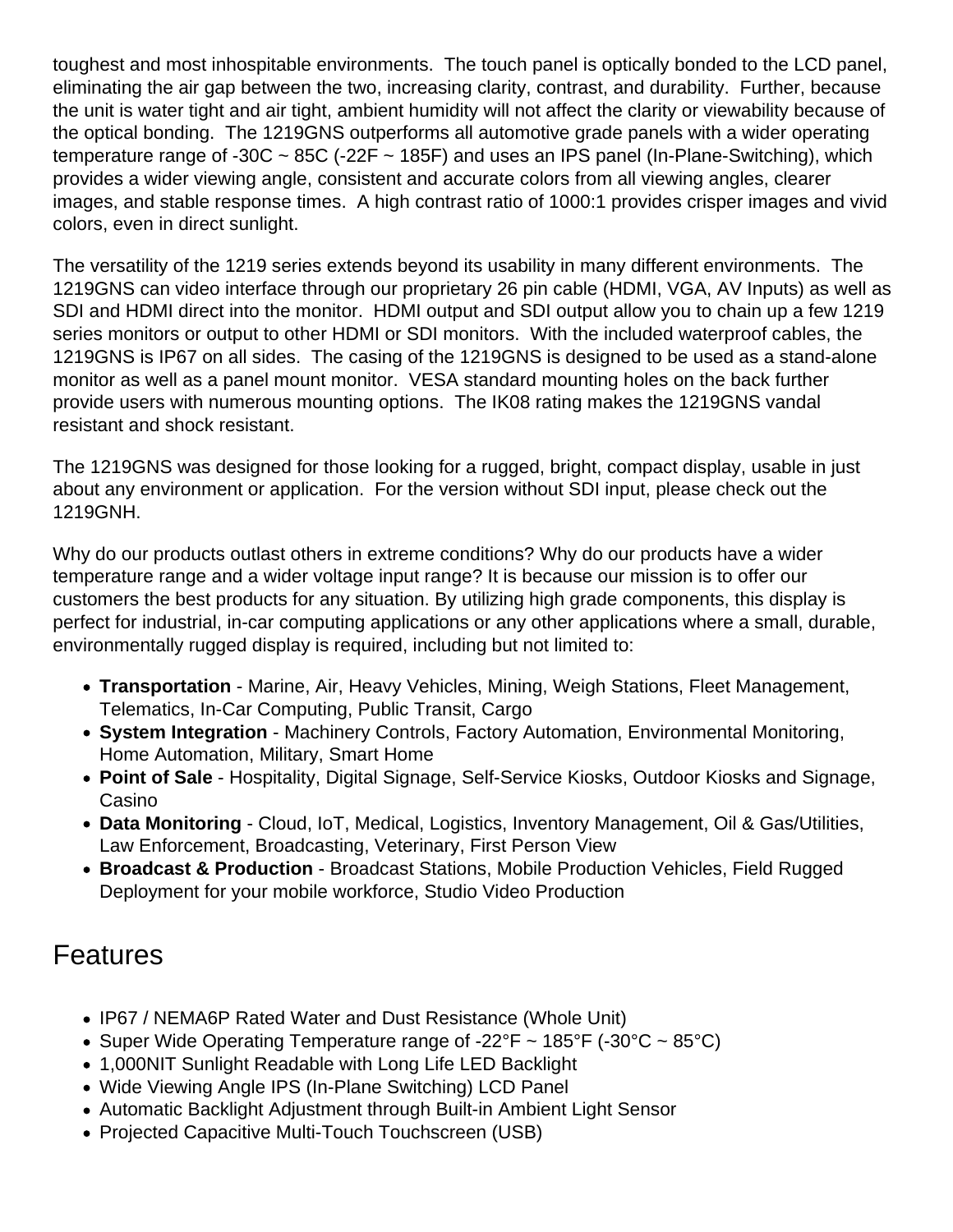- Optical Bonding, Anti-Reflective and Anti-Fingerprint Coating
- Plug-N-Play with Windows 7 and up and Android devices (Downloadable drivers for other OS)
- Multi-Monitor Touchscreen Support
- SDI Input x 1, HDMI Input x 1 (HDCP), VGA Input (15 pin D-SUB) x 1 & Video Input x 2
- SDI Output x 1, HDMI Output x 1, Analog Audio Output x 1
- Audio Input x 4 / Built-In Waterproof Speaker
- 1280x800 Native Resolution, 16x9 Aspect Ratio
- Chip Monolithic Ceramic Capacitors for Improved Durability
- High Performance Image and Video Signal Processor
- AISS Advanced Image-Scaling and Shaping
- Last Input and Power Setting Memory
- IR Remote Control
- Auto Power-On upon signal detection
- Vertical Image Flip
- Function to Disable Front Button(s) and On Screen Text
- AV2 Auto Switching for Backup Camera
- VESA 75mm Mounting Holes
- Panel Mountable with included hardware
- 26-Pin Heavy-Duty Connector with Connector Locking
- Ruggedized Aluminum Casing
- Supports 9V DC ~ 36V DC
- "E" Mark Certified for Automotive use
- FCC, CE, E13 Certification
- IK08 Impact Resistant
- ROHS Compliant
- [36 Month/3 Year Warranty](https://www.xenarc.com/Warranty.html)
- 30 Day No dead Pixel Guarantee

# Function Diagram

#### 12.1" IP67 Sunlight Readable Optical Bonded Capacitive Small Touchscreen LCD Monitor with SDI, HDMI, D

Image not found http://www.xenarcdirect.com/image.php?type=FD&id=17736

# Package Contents

- 5 Meter Waterpoof Power Lead with Optional AC Adaptor or Cigarette Lighter Car Adaptor
- 1.8 Meter Waterproof 26-Pin Multi-Input Cable or 5 Meter Waterproof 26-Pin Multi-Input Cable or 5 Meter Waterrproof 26-Pin HDMI & USB Only Cable or 5 Meter Cable with only HDMI & USB
- 1.8 Meter Waterproof SDI Cable
- 5 Meter Waterproof USB Cable
- 1.8 Meter Waterpoof Audio Cable
- Hardware Accessories for Panel Mounting